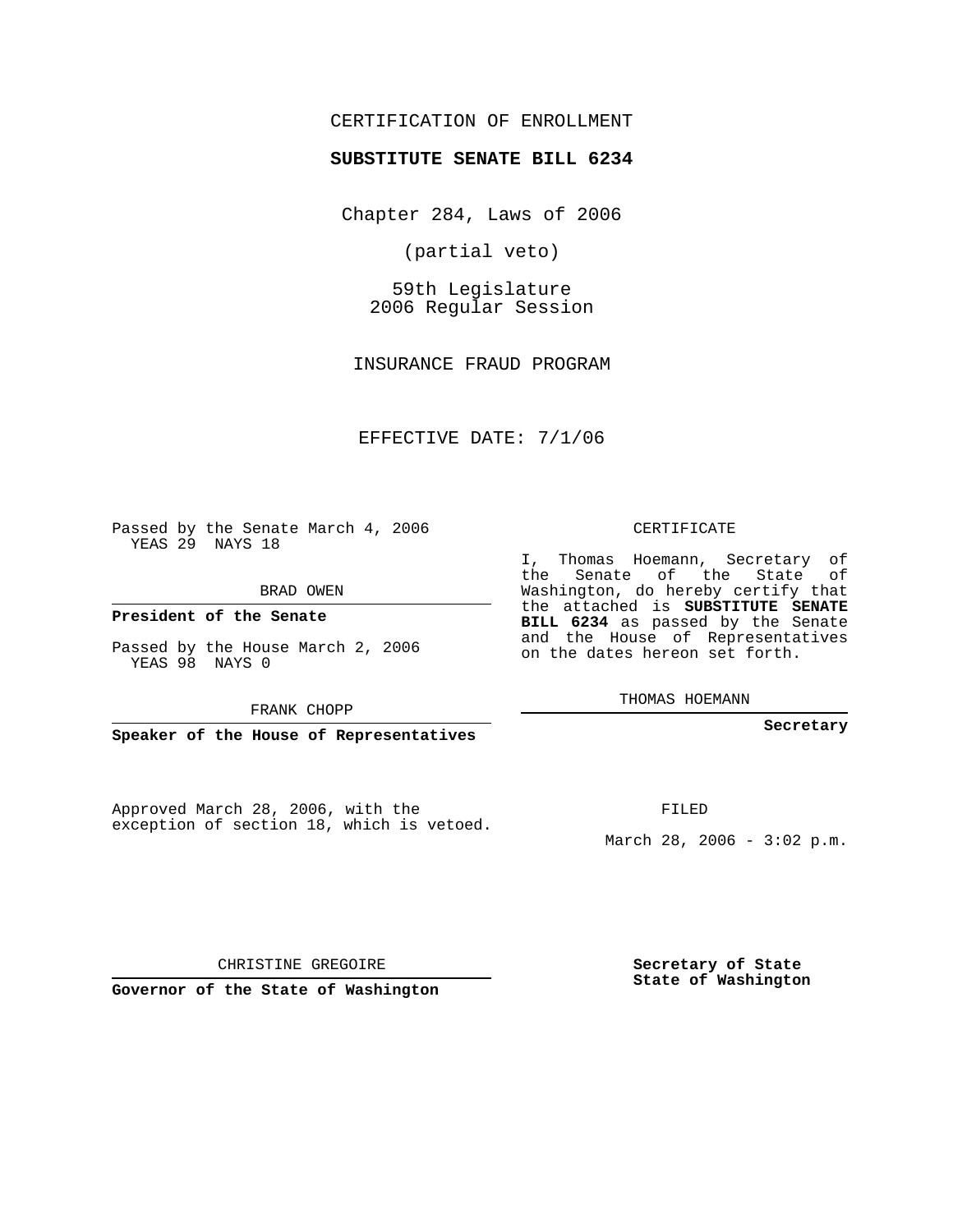## **SUBSTITUTE SENATE BILL 6234** \_\_\_\_\_\_\_\_\_\_\_\_\_\_\_\_\_\_\_\_\_\_\_\_\_\_\_\_\_\_\_\_\_\_\_\_\_\_\_\_\_\_\_\_\_

\_\_\_\_\_\_\_\_\_\_\_\_\_\_\_\_\_\_\_\_\_\_\_\_\_\_\_\_\_\_\_\_\_\_\_\_\_\_\_\_\_\_\_\_\_

AS AMENDED BY THE HOUSE

Passed Legislature - 2006 Regular Session

## **State of Washington 59th Legislature 2006 Regular Session**

**By** Senate Committee on Financial Institutions, Housing & Consumer Protection (originally sponsored by Senators Fairley, Keiser, Spanel and Esser; by request of Insurance Commissioner)

READ FIRST TIME 02/02/06.

 AN ACT Relating to insurance fraud; amending RCW 48.50.070, 48.50.075, 10.93.020, and 42.56.400; adding a new section to chapter 42.17 RCW; adding a new chapter to Title 48 RCW; prescribing penalties; and providing an effective date.

BE IT ENACTED BY THE LEGISLATURE OF THE STATE OF WASHINGTON:

 NEW SECTION. **Sec. 1.** The purpose of this act is to confront the problem of insurance fraud in this state by making a concerted effort to detect insurance fraud, reduce the occurrence of fraud through criminal enforcement and deterrence, require restitution of fraudulently obtained insurance benefits and expenses incurred by an insurer in investigating fraudulent claims, and reduce the amount of premium dollars used to pay fraudulent claims. The primary focus of the insurance fraud program is on organized fraudulent activities committed against insurance companies.

 NEW SECTION. **Sec. 2.** The definitions in this section apply throughout this chapter unless the context clearly requires otherwise. (1) "Insurance fraud" means an act or omission committed by a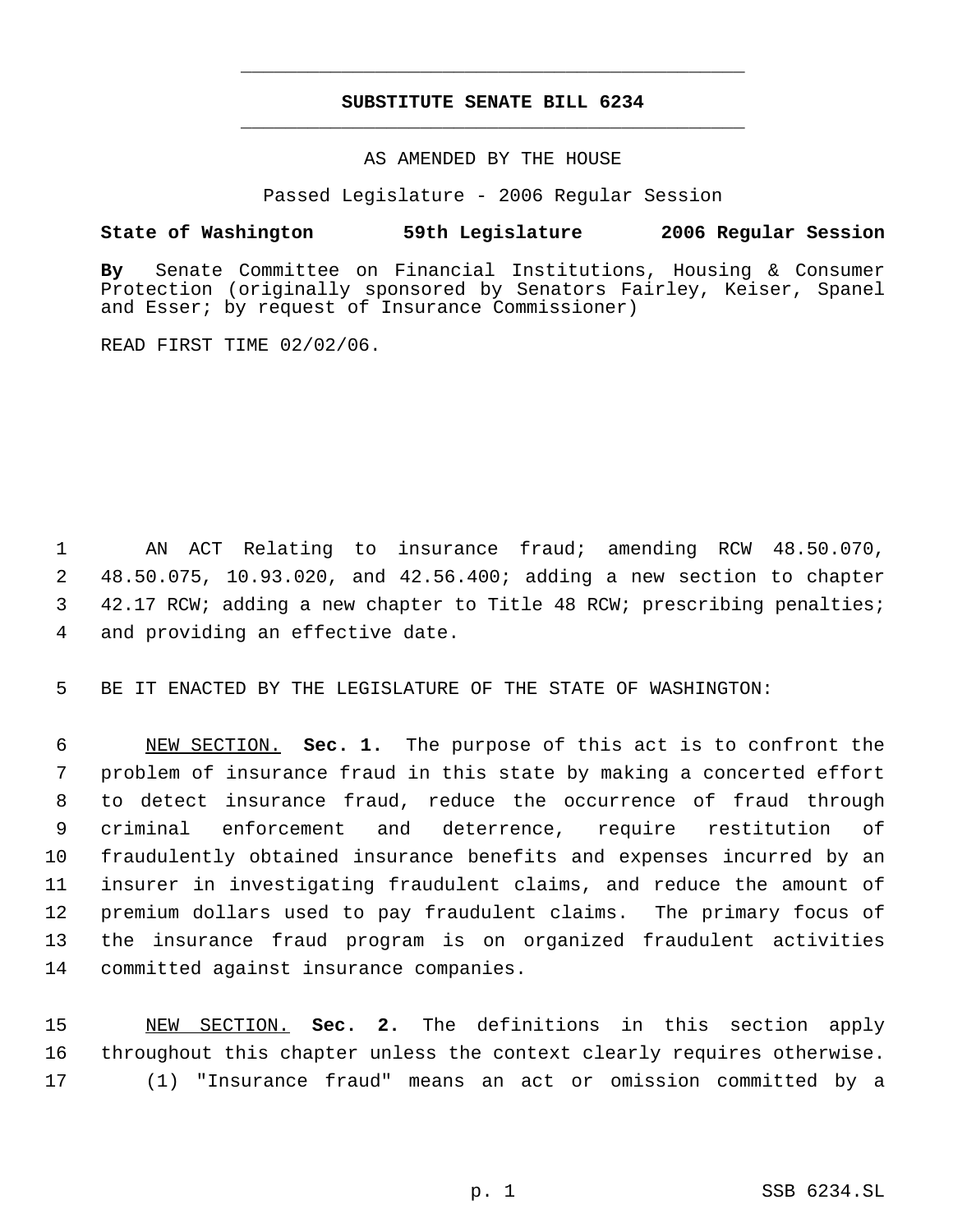person who, knowingly, and with intent to defraud, commits, or conceals any material information concerning, one or more of the following:

 (a) Presenting, causing to be presented, or preparing with knowledge or belief that it will be presented to or by an insurer, broker, or its agent, false information as part of, in support of, or concerning a fact material to one or more of the following:

 (i) An application for the issuance or renewal of an insurance policy;

(ii) The rating of an insurance policy or contract;

 (iii) A claim for payment or benefit pursuant to an insurance policy;

(iv) Premiums paid on an insurance policy;

 (v) Payments made in accordance with the terms of an insurance policy; or

(vi) The reinstatement of an insurance policy;

 (b) Willful embezzlement, abstracting, purloining, or conversion of moneys, funds, premiums, credits, or other property of an insurer or person engaged in the business of insurance; or

 (c) Attempting to commit, aiding or abetting in the commission of, or conspiracy to commit the acts or omissions specified in this subsection.

 The definition of insurance fraud is for illustrative purposes only under this chapter to describe the nature of the behavior to be reported and investigated, and is not intended in any manner to create or modify the definition of any existing criminal acts nor to create or modify the burdens of proof in any criminal prosecution brought as a result of an investigation under this chapter.

 (2) "Insurer" means an insurance company authorized under chapter 48.05 RCW, a health care service contractor registered under chapter 48.44 RCW, and a health care maintenance organization registered under chapter 48.46 RCW.

 NEW SECTION. **Sec. 3.** (1) There is established an insurance fraud program within the office of the insurance commissioner. The commissioner may employ supervisory, legal, and investigative personnel for the program, who must be qualified by training and experience in the areas of detection, investigation, or prosecution of fraud in which the insurance industry is a victim. The chief of the fraud program is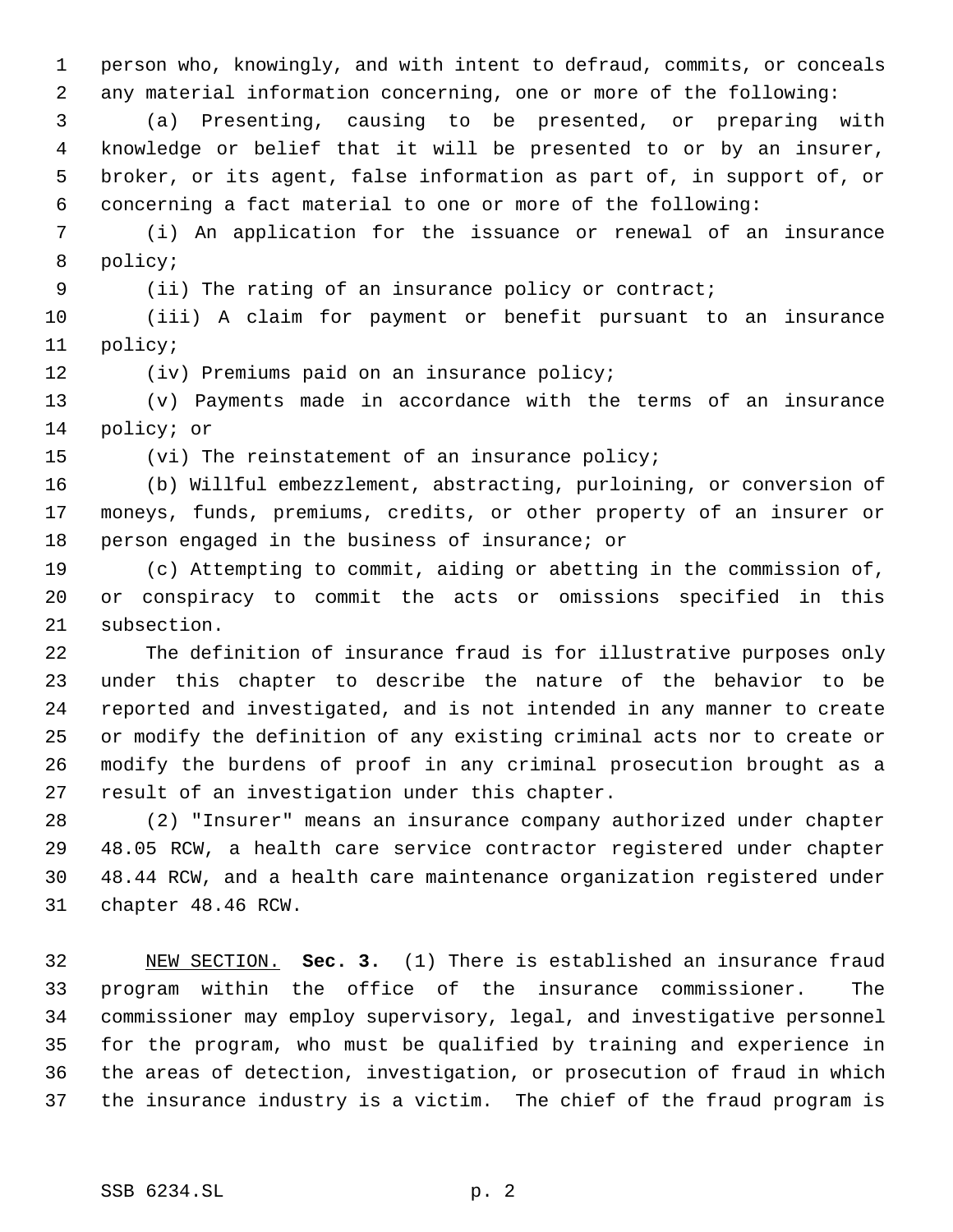a full-time position that is appointed by the commissioner. The chief serves at the pleasure of the commissioner. The commissioner shall provide office space, equipment, supplies, investigators, clerical staff, and other staff that are necessary for the program to carry out its duties and responsibilities under this chapter.

 (2) The commissioner may fund one or more state patrol officers to work with the insurance fraud program and the funding for the officers must be paid out of the budget of the insurance fraud program.

 (3) The commissioner may fund one or more assistant attorney generals and support staff to work with the insurance fraud program and the funding for the assistant attorney generals and support staff must be paid out of the budget of the insurance fraud program.

 (4) The commissioner may make grants to or reimburse local prosecuting attorneys to assist in the prosecution of insurance fraud. The grants must be paid out of the budget of the insurance fraud program. The commissioner may investigate and seek prosecution of crimes involving insurance fraud upon the request of or with the concurrence of the county prosecuting attorney of the jurisdiction in which the offense has occurred. Before such a prosecution, the commissioner and the county in which the offense occurred shall reach an agreement regarding the payment of all costs, including expert witness fees, and defense attorneys' fees associated with any such prosecution.

 (5) Staff levels for this program, until June 30, 2010, shall not exceed 8.0 full-time equivalents.

 NEW SECTION. **Sec. 4.** The annual cost of operating the fraud program is funded from the insurance commissioner's regulatory account under RCW 48.02.190 subject to appropriation by the legislature.

NEW SECTION. **Sec. 5.** (1) The commissioner may:

 (a) Employ and train personnel to achieve the purposes of this chapter and to employ legal counsel, investigators, auditors, and clerical support personnel and other personnel as the commissioner determines necessary from time to time to accomplish the purposes of this chapter;

(b) Initiate inquiries and conduct investigations when the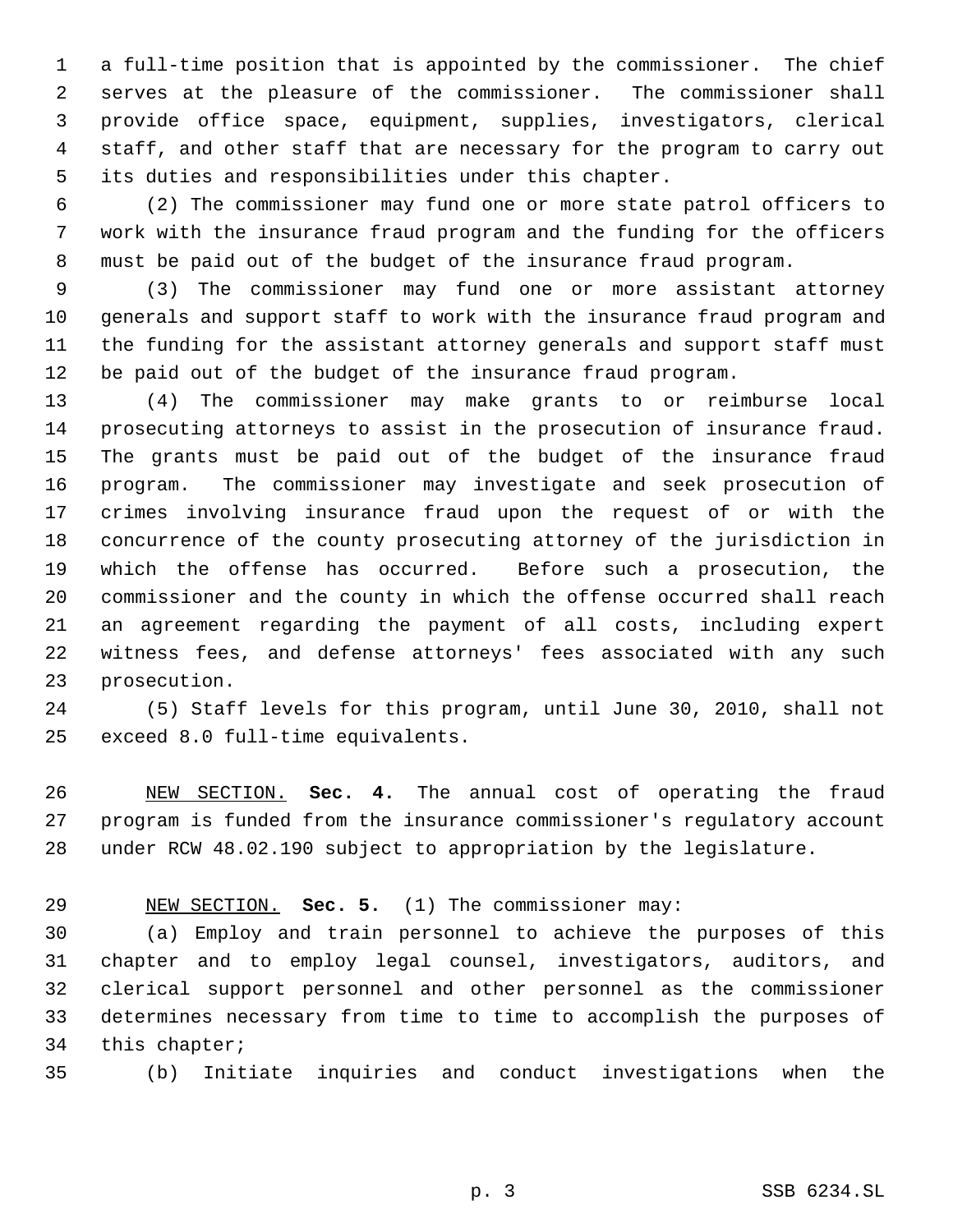commissioner has cause to believe that insurance fraud has been, is 2 being, or is about to be committed;

(c) Conduct independent examinations of alleged insurance fraud;

 (d) Review notices, reports, or complaints of suspected insurance fraud activities from federal, state, and local law enforcement and regulatory agencies, persons engaged in the business of insurance, and any other person to determine whether the reports require further investigation;

 (e) Share records and evidence with federal, state, or local law enforcement or regulatory agencies, and enter into interagency agreements;

 (f) Conduct investigations outside this state. If the information the commissioner seeks to obtain is located outside this state, the person from whom the information is sought may make the information available to the commissioner to examine at the place where the information is located. The commissioner may designate representatives, including officials of the state in which the matter is located, to inspect the information on behalf of the commissioner, and the commissioner may respond to similar requests from officials of other states;

 (g) Administer oaths and affirmations, subpoena witnesses, compel their attendance, take evidence, and require the production of any books, papers, correspondence, memoranda, agreements, or other documents or records that the commissioner deems relevant or material 25 to an inquiry concerning insurance fraud;

 (h) Report incidents of alleged insurance fraud disclosed by its investigations to the appropriate prosecutorial authority, including but not limited to the attorney general and to any other appropriate law enforcement, administrative, regulatory, or licensing agency;

 (i) Assemble evidence, prepare charges, and work closely with any prosecutorial authority having jurisdiction to pursue prosecution of insurance fraud; and

 (j) Undertake independent studies to determine the extent of fraudulent insurance acts.

 (2) The fraud program investigators who have obtained certification as a peace officer under RCW 43.101.095 have the powers and status of a limited authority Washington peace officer.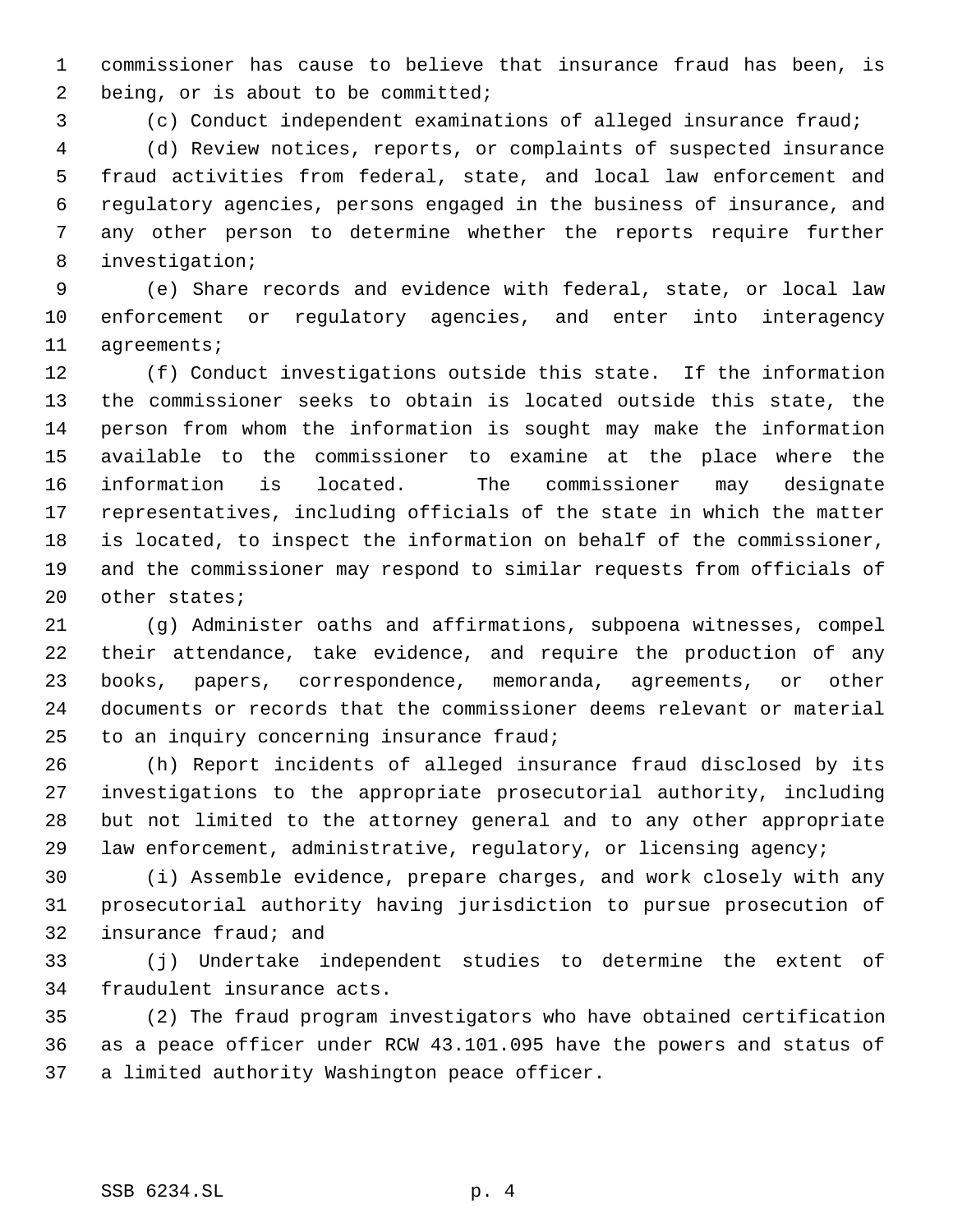NEW SECTION. **Sec. 6.** (1) Any insurer or licensee of the commissioner that has reasonable belief that an act of insurance fraud which is or may be a crime under Washington law has been, is being, or is about to be committed shall furnish and disclose the knowledge and information to the commissioner or the national insurance crime bureau, the national association of insurance commissioners, or similar organization, who shall disclose the information to the commissioner, and cooperate fully with any investigation conducted by the commissioner.

 (2) Any person that has a reasonable belief that an act of insurance fraud which is or may be a crime under Washington law has been, is being, or is about to be committed; or any person who collects, reviews, or analyzes information concerning insurance fraud which is or may be a crime under Washington law may furnish and disclose any information in its possession concerning such an act to the commissioner or to an authorized representative of an insurer that requests the information for the purpose of detecting, prosecuting, or preventing insurance fraud.

 NEW SECTION. **Sec. 7.** (1) Documents, materials, or other information as described in subsection (3), (4), or both of this section are exempt from public inspection and copying under chapters 42.17 and 42.56 RCW. The commissioner is authorized to use such documents, materials, or other information in the furtherance of any regulatory or legal action brought as a part of the commissioner's official duties.

(2) The commissioner:

 (a) May share documents, materials, or other information, including the documents, materials, or information subject to subsection (1) of this section, with (i) the national association of insurance commissioners and its affiliates and subsidiaries, (ii) regulatory and law enforcement officials of other states and nations, the federal government, and international authorities, (iii) the national insurance crime bureau, and (iv) an insurer with respect to whom the suspected fraudulent claim may be perpetrated;

 (b) May receive documents, materials, or information from (i) the national association of insurance commissioners and its affiliates and subsidiaries, (ii) regulatory and law enforcement officials of other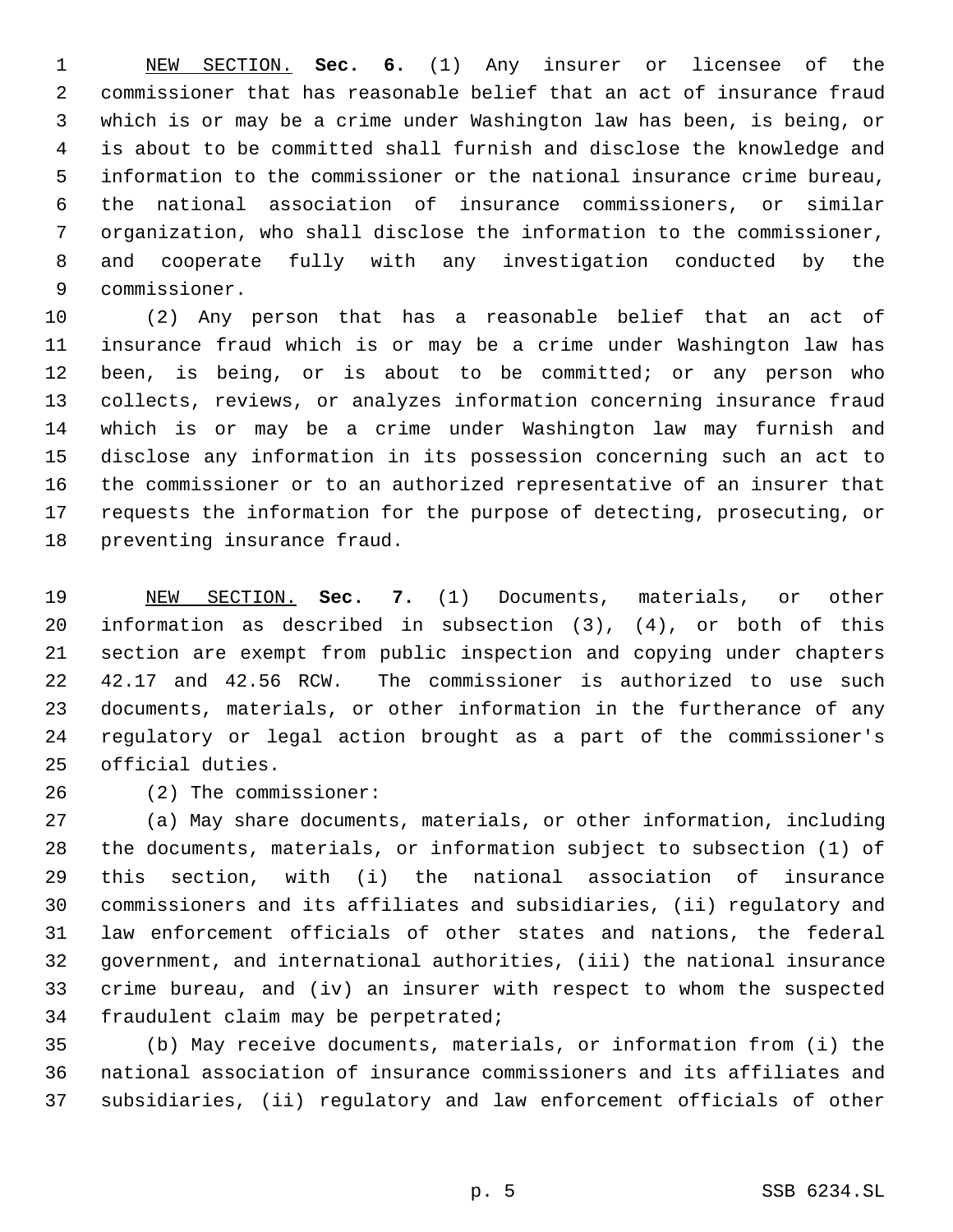states and nations, the federal government, and international authorities, (iii) the national insurance crime bureau, and (iv) an insurer with respect to whom the suspected fraudulent claim may be perpetrated and any such documents, materials, or information as described in subsection (3), (4), or both of this section are exempt from public inspection and copying; and

 (c) May enter into agreements governing the sharing and use of information consistent with this subsection.

 (3) Specific intelligence information and specific investigative records compiled by investigative, law enforcement, and penology agencies, the fraud program of the office of the insurance commissioner, and state agencies vested with the responsibility to discipline members of any profession, the nondisclosure of which is essential to effective law enforcement or for the protection of any person's right to privacy, are exempt under subsection (1) of this section.

 (4) Information revealing the identity of persons who are witnesses to or victims of crime or who file complaints with investigative, law enforcement, and penology agencies, or the fraud program of the office of the insurance commissioner, if disclosure would endanger any person's life, physical safety, or property, is exempt under subsection (1) of this section. If at the time a complaint is filed the complainant, victim, or witness indicates a desire for disclosure or nondisclosure, such desire shall govern.

 (5) No waiver of an existing privilege or claim of confidentiality in the documents, materials, or information may occur as a result of disclosure to the commissioner under this section or as a result of sharing documents, materials, or information as authorized in subsection (2) of this section.

 (6) Documents, materials, or other information that is in the possession of persons other than the commissioner that would otherwise not be confidential by law or privileged do not become confidential by law or privileged by providing the documents, materials, or other information to the commissioner.

 NEW SECTION. **Sec. 8.** In a criminal prosecution for any crime under Washington law in which the insurance company is a victim, the insurance company is entitled to be considered as a victim in any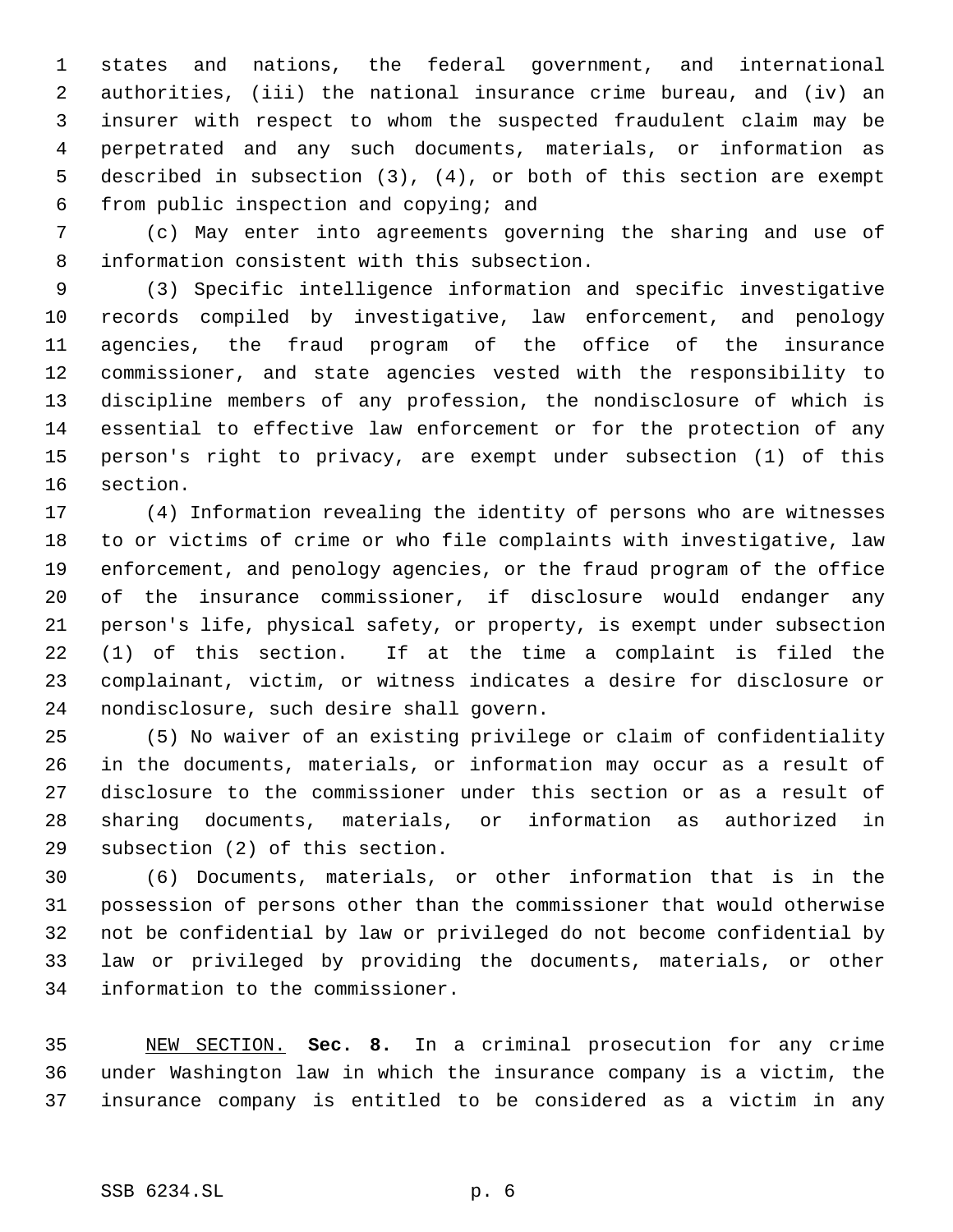restitution ordered by the court under RCW 9.94A.753, as part of the criminal penalty imposed against the defendant convicted for such a violation.

NEW SECTION. **Sec. 9.** This chapter does not:

 (1) Preempt the authority or relieve the duty of any other general authority law enforcement agencies to investigate, examine, and prosecute suspected violations of law;

 (2) Prevent or prohibit a person from voluntarily disclosing any information concerning insurance fraud to any law enforcement agency other than the commissioner; or

 (3) Limit any of the powers granted elsewhere in this title to the commissioner to investigate and examine possible violations of the law and to take appropriate action.

 NEW SECTION. **Sec. 10.** No later than six months after the effective date of this section, or when the insurer has used all its existing paper application and claim forms which were in its possession on the effective date of this section, whichever is later, all applications for insurance, and all claim forms regardless of the form of transmission provided and required by an insurer or required by law as condition of payment of a claim, must contain a statement, permanently affixed to the application or claim form, that clearly states in substance the following:

 "It is a crime to knowingly provide false, incomplete, or misleading information to an insurance company for the purpose of defrauding the company. Penalties include imprisonment, fines, and denial of insurance benefits."

 The lack of a statement required in this section does not constitute a defense in any criminal prosecution nor any civil action.

 NEW SECTION. **Sec. 11.** The commissioner shall appoint an insurance fraud advisory board. The board shall consist of ten members. Five members shall be representatives from the insurance industry doing business in this state, at least one of which shall be from a Washington domestic insurer, two members shall represent consumers, one member shall represent the national insurance crime bureau or successor organization, one member shall represent prosecutors, and one member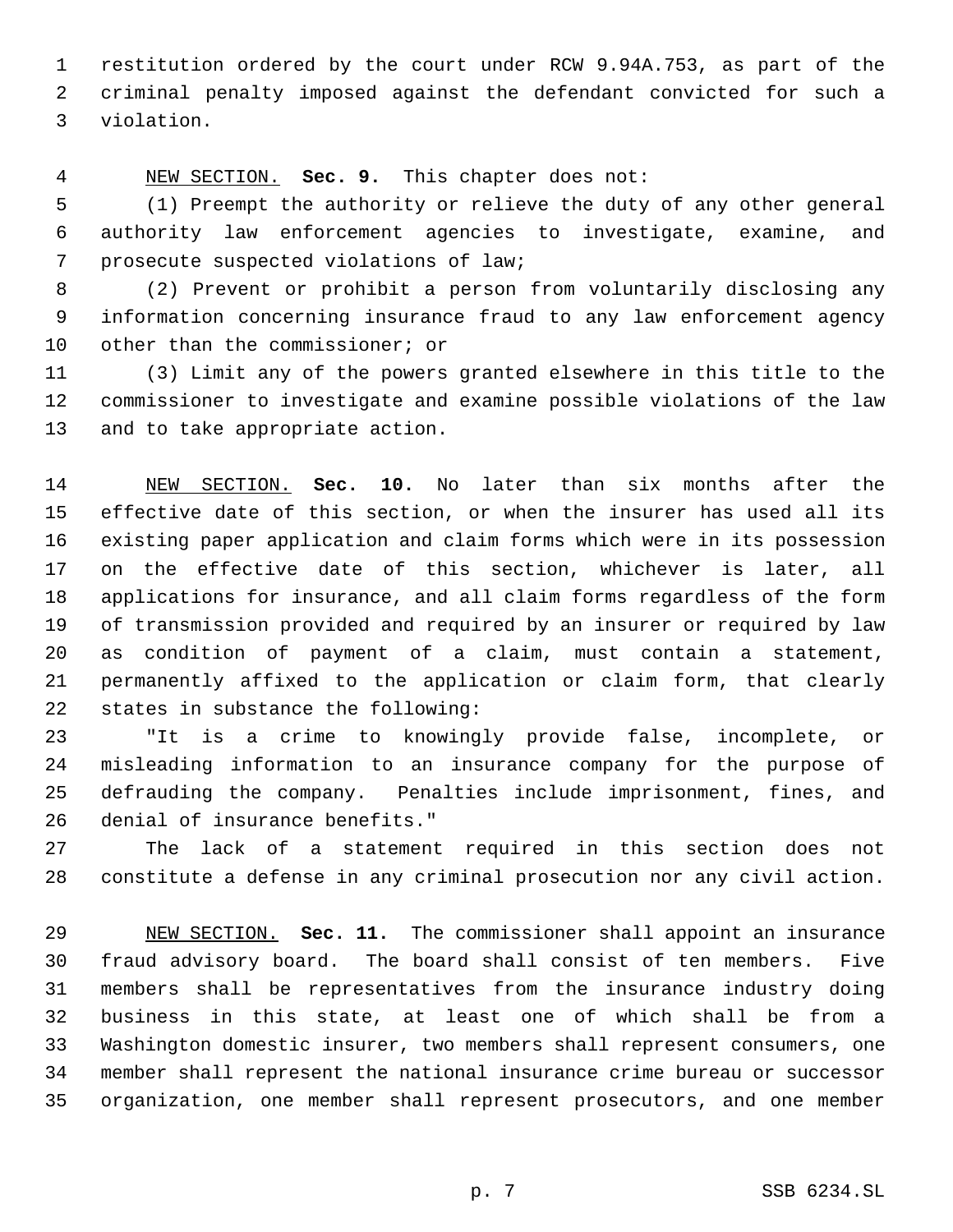shall represent other law enforcement agencies. The members of the board serve four-year terms and until their successors are appointed and qualified. Three of the original members must be appointed to serve an initial term of four years, three must be appointed to serve an initial term of three years, two must be appointed to serve an initial term of two years, and two must be appointed to serve an initial term of one year. The members of the board receive no compensation. The board shall advise the commissioner and the legislature with respect to the effectiveness, resources allocated to the fraud program, the source of the funding for the program, and before June 30, 2010, if the staffing level restriction in section 3(5) of this act should be renewed.

 NEW SECTION. **Sec. 12.** The commissioner shall prepare a periodic report of the activities of the fraud program. The report shall, at a minimum, include information as to the number of cases reported to the commissioner, the number of cases referred for prosecution, the number of convictions obtained, the amount of money recovered, and any recommendations of the insurance advisory board.

 NEW SECTION. **Sec. 13.** The commissioner may adopt rules to implement and administer this chapter.

 **Sec. 14.** RCW 48.50.070 and 2000 c 254 s 5 are each amended to read as follows:

 Any licensed insurance agent, any licensed insurance broker, or any 24 insurer or person acting in the insurer's behalf, health maintenance organization or person acting in behalf of the health maintenance organization, health care service contractor or person acting in behalf 27 of the health care service contractor, or any authorized agency which 28 releases information, whether oral or written, to the commissioner, the national insurance crime bureau, the national association of insurance commissioners, other law enforcement agent or agency, or another 31 insurer under RCW 48.50.030, 48.50.040, 48.50.050, ((or)) 48.50.055, or section 6 of this act is immune from liability in any civil or criminal action, suit, or prosecution arising from the release of the information, unless actual malice on the part of the agent, broker,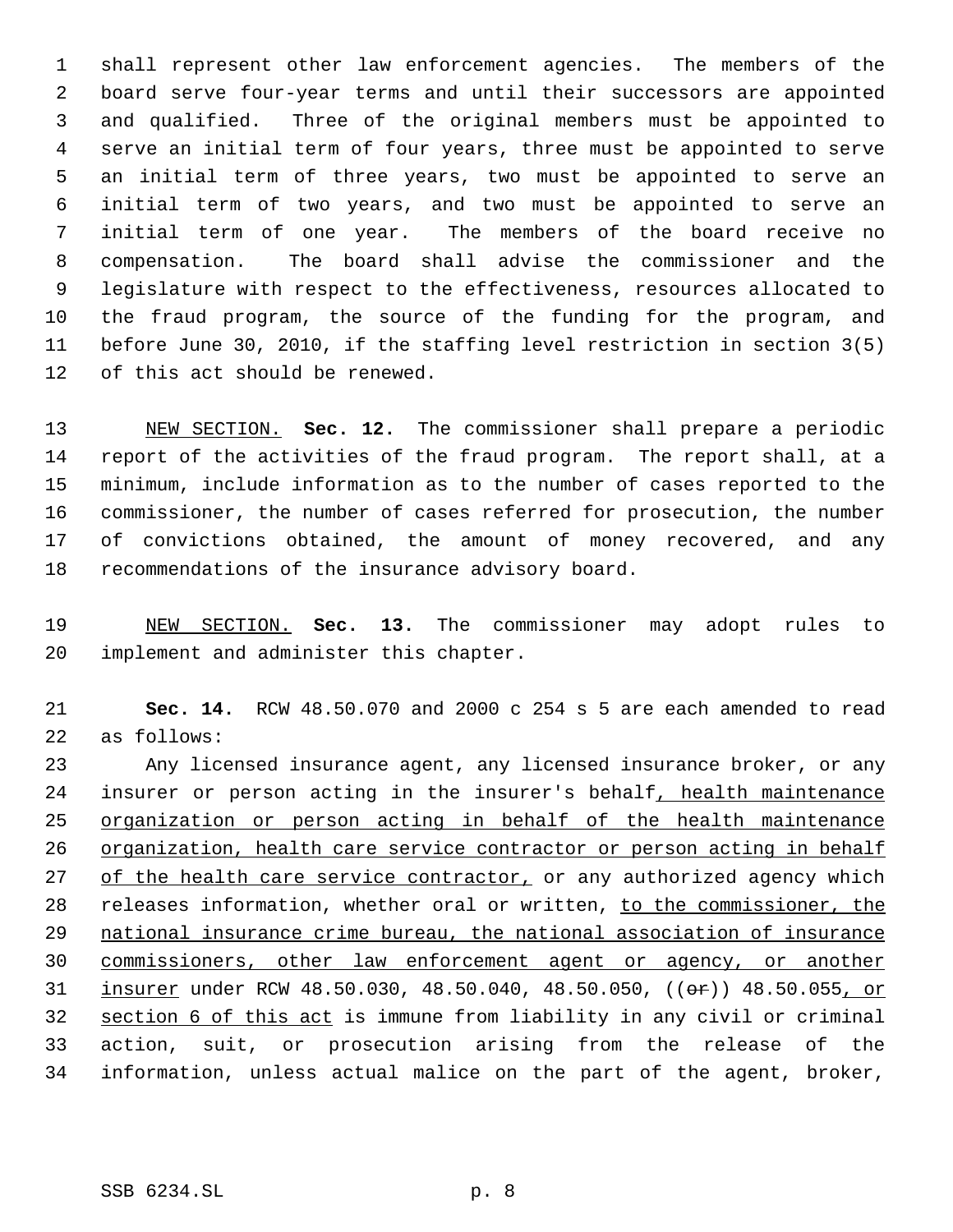1 insurer, health care maintenance organization, health care service 2 contractor, or authorized agency against the insured is shown.

 **Sec. 15.** RCW 48.50.075 and 1995 c 285 s 24 are each amended to read as follows:

 In denying a claim, an insurer, health maintenance organization, or health care service contractor who relies upon a written opinion from an authorized agency specifically enumerated in RCW 48.50.020(1) (a) through (g) that criminal activity that is related to that claim is being investigated, or a crime has been charged, and that the claimant is a target of the investigation or has been charged with a crime, is not liable for bad faith or other noncontractual theory of damages as a result of this reliance.

 Immunity under this section shall exist only so long as the incident for which the claimant may be responsible is under active investigation or prosecution, or the authorized agency states its position that the claim includes or is a result of criminal activity in which the claimant was a participant.

 **Sec. 16.** RCW 10.93.020 and 2002 c 128 s 1 are each amended to read as follows:

 As used in this chapter, the following terms have the meanings indicated unless the context clearly requires otherwise.

 (1) "General authority Washington law enforcement agency" means any agency, department, or division of a municipal corporation, political subdivision, or other unit of local government of this state, and any agency, department, or division of state government, having as its primary function the detection and apprehension of persons committing infractions or violating the traffic or criminal laws in general, as distinguished from a limited authority Washington law enforcement agency, and any other unit of government expressly designated by statute as a general authority Washington law enforcement agency. The Washington state patrol and the department of fish and wildlife are general authority Washington law enforcement agencies.

 (2) "Limited authority Washington law enforcement agency" means any agency, political subdivision, or unit of local government of this state, and any agency, department, or division of state government, having as one of its functions the apprehension or detection of persons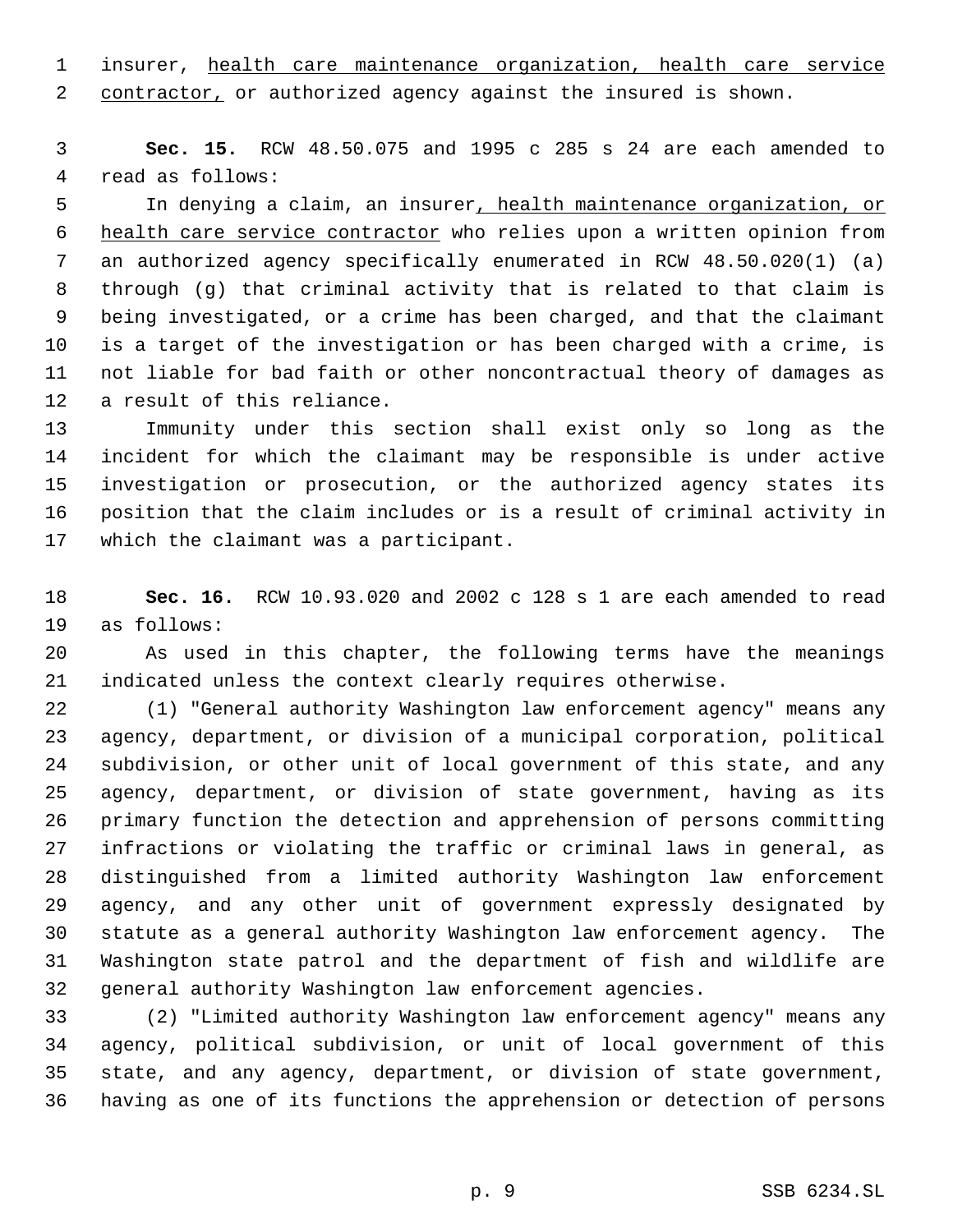committing infractions or violating the traffic or criminal laws relating to limited subject areas, including but not limited to, the state departments of natural resources and social and health services, the state gambling commission, the state lottery commission, the state parks and recreation commission, the state utilities and transportation commission, the state liquor control board, the office of the insurance commissioner, and the state department of corrections.

 (3) "General authority Washington peace officer" means any full- time, fully compensated and elected, appointed, or employed officer of a general authority Washington law enforcement agency who is commissioned to enforce the criminal laws of the state of Washington generally.

 (4) "Limited authority Washington peace officer" means any full- time, fully compensated officer of a limited authority Washington law enforcement agency empowered by that agency to detect or apprehend violators of the laws in some or all of the limited subject areas for which that agency is responsible. A limited authority Washington peace officer may be a specially commissioned Washington peace officer if otherwise qualified for such status under this chapter.

 (5) "Specially commissioned Washington peace officer", for the purposes of this chapter, means any officer, whether part-time or full- time, compensated or not, commissioned by a general authority Washington law enforcement agency to enforce some or all of the criminal laws of the state of Washington, who does not qualify under this chapter as a general authority Washington peace officer for that commissioning agency, specifically including reserve peace officers, and specially commissioned full-time, fully compensated peace officers duly commissioned by the states of Oregon or Idaho or any such peace officer commissioned by a unit of local government of Oregon or Idaho. A reserve peace officer is an individual who is an officer of a Washington law enforcement agency who does not serve such agency on a full-time basis but who, when called by the agency into active service, is fully commissioned on the same basis as full-time peace officers to enforce the criminal laws of the state.

 (6) "Federal peace officer" means any employee or agent of the United States government who has the authority to carry firearms and make warrantless arrests and whose duties involve the enforcement of criminal laws of the United States.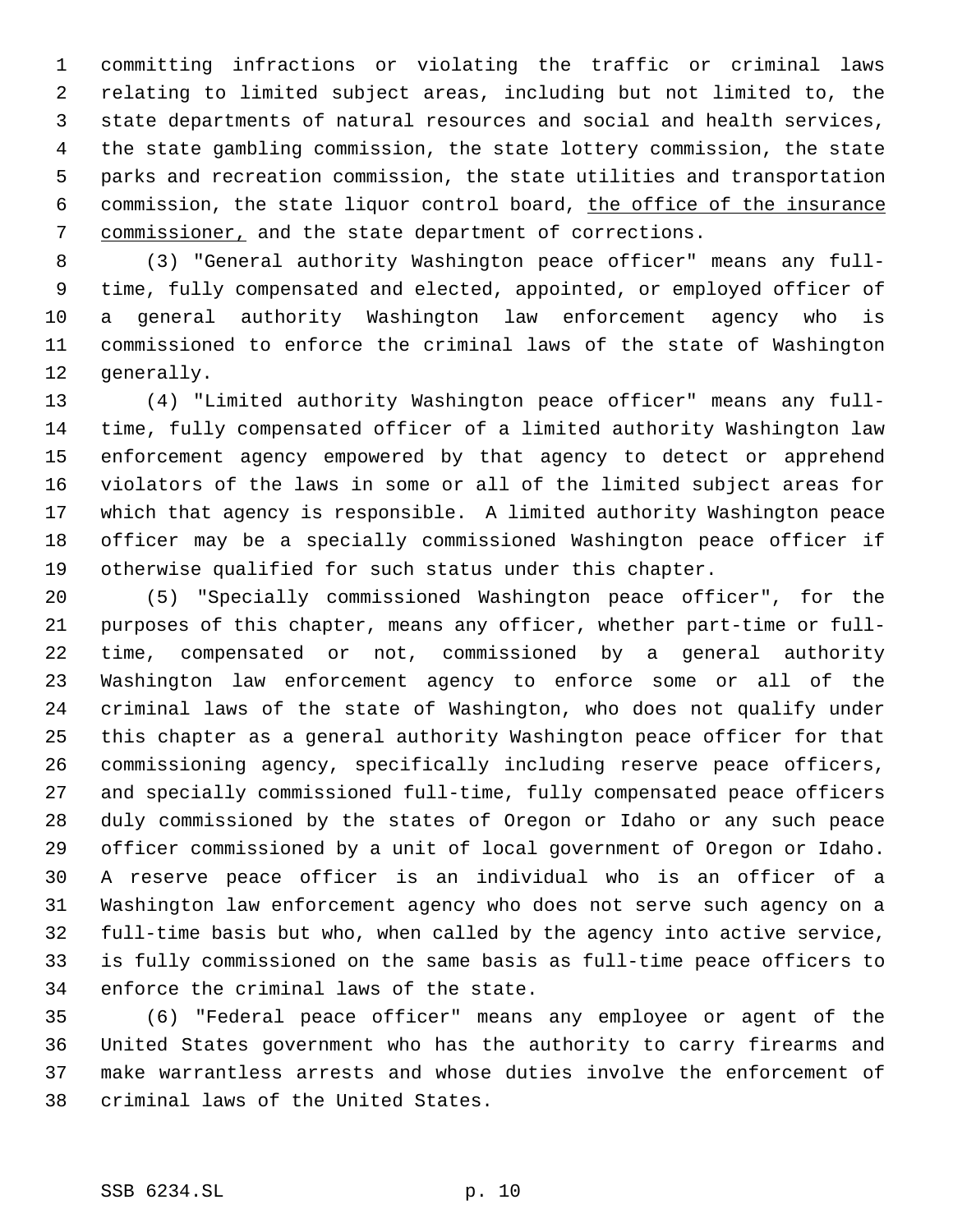(7) "Agency with primary territorial jurisdiction" means a city or town police agency which has responsibility for police activity within its boundaries; or a county police or sheriff's department which has responsibility with regard to police activity in the unincorporated areas within the county boundaries; or a statutorily authorized port district police agency or four-year state college or university police agency which has responsibility for police activity within the statutorily authorized enforcement boundaries of the port district, state college, or university.

 (8) "Primary commissioning agency" means (a) the employing agency in the case of a general authority Washington peace officer, a limited authority Washington peace officer, an Indian tribal peace officer, or a federal peace officer, and (b) the commissioning agency in the case of a specially commissioned Washington peace officer (i) who is performing functions within the course and scope of the special commission and (ii) who is not also a general authority Washington peace officer, a limited authority Washington peace officer, an Indian tribal peace officer, or a federal peace officer.

 (9) "Primary function of an agency" means that function to which greater than fifty percent of the agency's resources are allocated.

 (10) "Mutual law enforcement assistance" includes, but is not limited to, one or more law enforcement agencies aiding or assisting one or more other such agencies through loans or exchanges of personnel or of material resources, for law enforcement purposes.

 **Sec. 17.** RCW 42.56.400 and 2005 c 274 s 420 are each amended to read as follows:

 The following information relating to insurance and financial institutions is exempt from disclosure under this chapter:

 (1) Records maintained by the board of industrial insurance appeals that are related to appeals of crime victims' compensation claims filed with the board under RCW 7.68.110;

 (2) Information obtained and exempted or withheld from public inspection by the health care authority under RCW 41.05.026, whether retained by the authority, transferred to another state purchased health care program by the authority, or transferred by the authority to a technical review committee created to facilitate the development,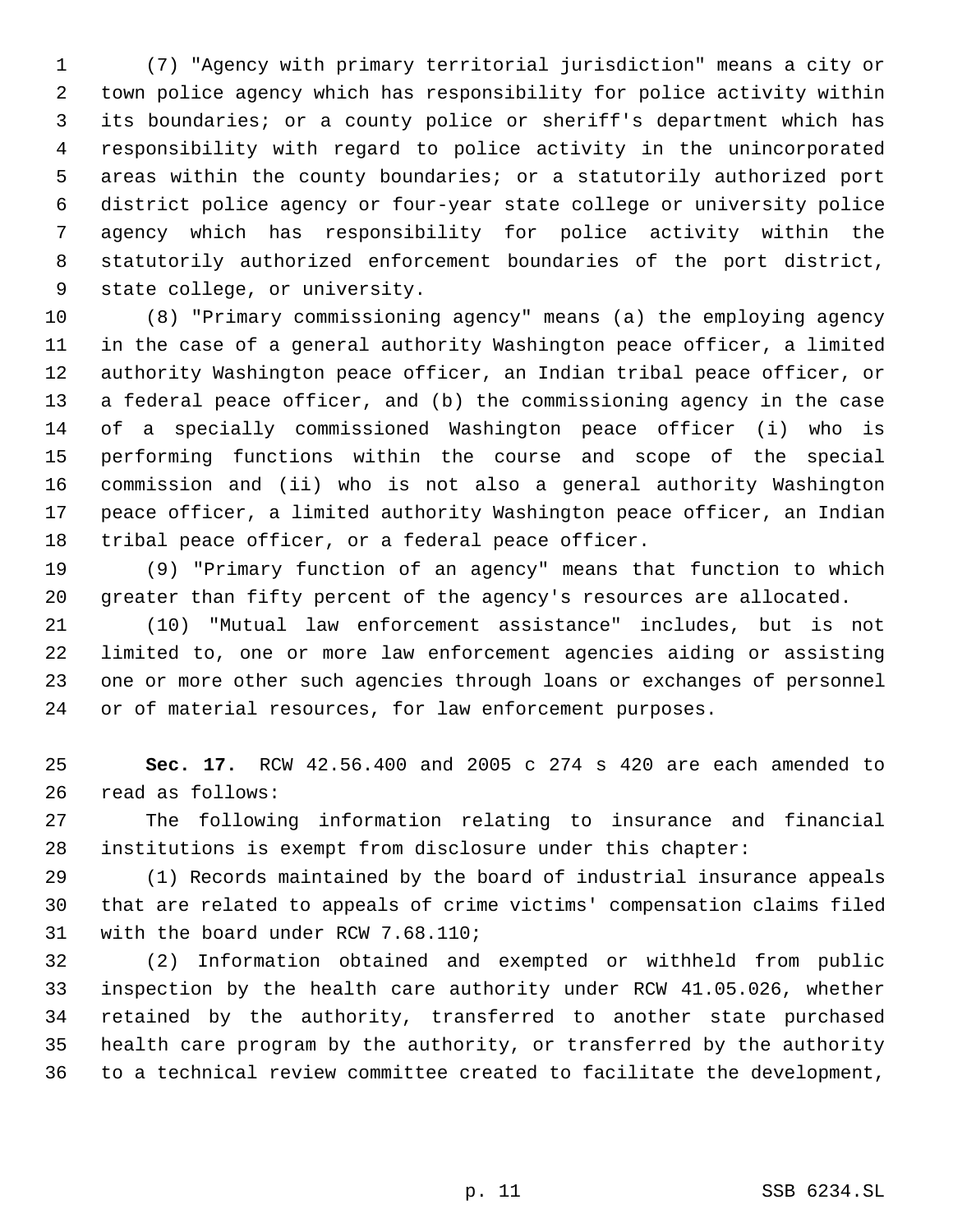acquisition, or implementation of state purchased health care under chapter 41.05 RCW;

 (3) The names and individual identification data of all viators regulated by the insurance commissioner under chapter 48.102 RCW;

(4) Information provided under RCW 48.30A.045 through 48.30A.060;

 (5) Information provided under RCW 48.05.510 through 48.05.535, 48.43.200 through 48.43.225, 48.44.530 through 48.44.555, and 48.46.600 through 48.46.625;

 (6) Information gathered under chapter 19.85 RCW or RCW 34.05.328 that can be identified to a particular business;

 (7) Examination reports and information obtained by the department of financial institutions from banks under RCW 30.04.075, from savings banks under RCW 32.04.220, from savings and loan associations under RCW 33.04.110, from credit unions under RCW 31.12.565, from check cashers and sellers under RCW 31.45.030(3), and from securities brokers and investment advisers under RCW 21.20.100, all of which is confidential and privileged information;

 (8) Information provided to the insurance commissioner under RCW 48.110.040(3);

 (9) Documents, materials, or information obtained by the insurance commissioner under RCW 48.02.065, all of which are confidential and 22 privileged; ((and))

 (10) Confidential proprietary and trade secret information provided to the commissioner under RCW 48.31C.020 through 48.31C.050 and 48.31C.070; and

 (11) Documents, materials, or information obtained by the insurance commissioner under section 7 of this act.

 *\*NEW SECTION. Sec. 18. A new section is added to chapter 42.17 RCW to read as follows:*

 *Documents, materials, or information obtained by the insurance commissioner under section 7 of this act are exempt from disclosure under this chapter. \*Sec. 18 was vetoed. See message at end of chapter.*

 NEW SECTION. **Sec. 19.** If any provision of this act or its application to any person or circumstance is held invalid, the remainder of the act or the application of the provision to other persons or circumstances is not affected.